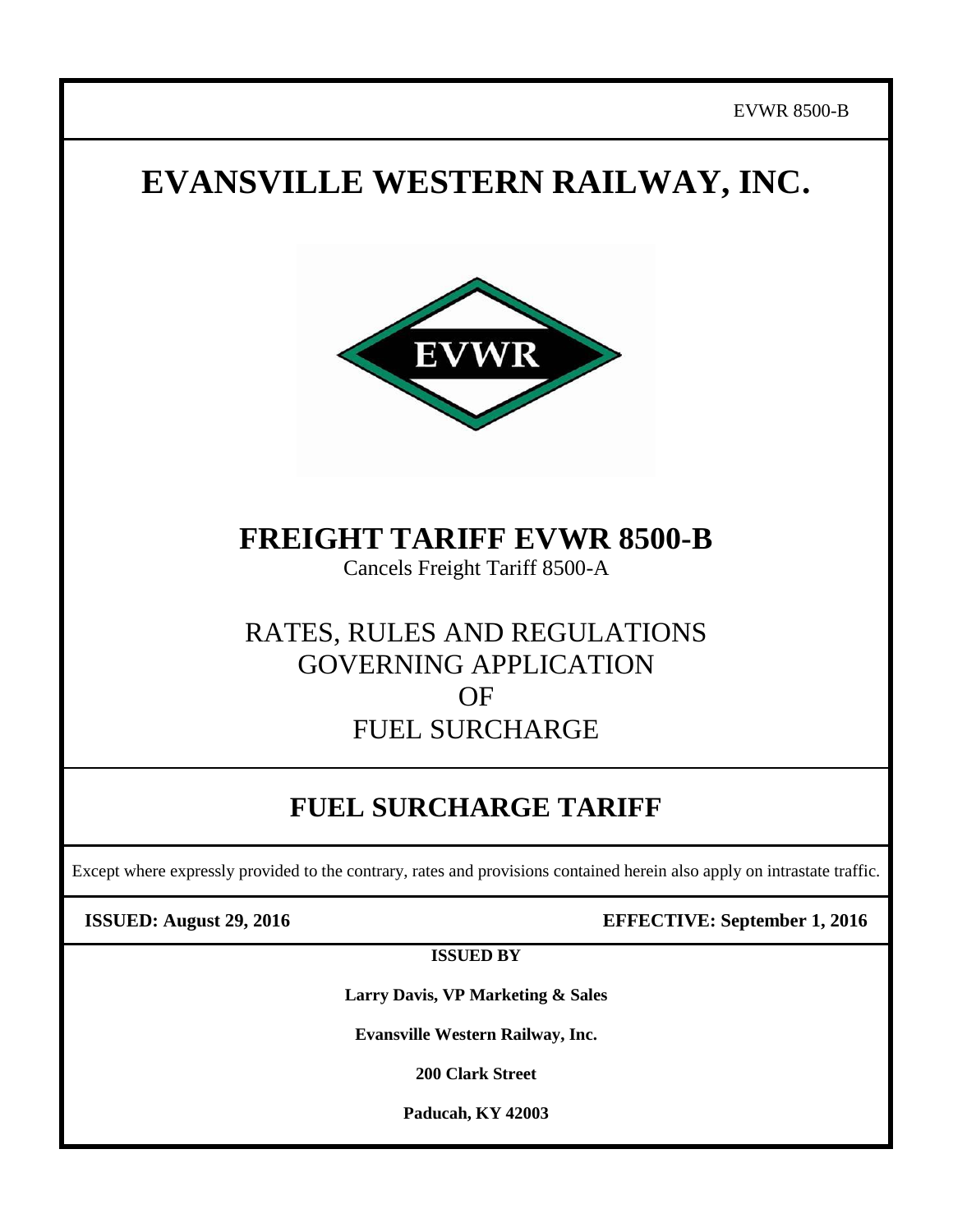#### **RULES AND OTHER GOVERNING PROVISIONS RULES AND REGULATIONS – GENERAL**

**ITEM 10**

#### **METHOD OF CANCELING AND AMENDING THE TARIFF**

When amended, this tariff will be replaced in its entirety using letter suffixes to cancel, replace and supersede the prior version. "A" is replaced by "B" which is replaced by "C", etc.

#### **ITEM 100**

### **FUEL SURCHARGE CALCULATION**

Application: This publication applies to: (1) all regulated common carrier line haul tariff rates existing or established by EVWR on or after April 26, 2007; and (2) all line haul freight rates and charges with respect to exempt traffic, and line haul freight rates and charges in contracts, private price quotations or other pricing documents, that both reference this publication and are entered into or issued and effective on or after April 26, 2007.

EVWR will apply a fuel surcharge to the line haul freight charge(s) based on the monthly average price of US No. 2 Diesel Retail Sales by All Sellers (Cents per Gallon) On-Highway Diesel (OHD). The source for the price of OHD is the U.S. Department of Energy's EIA Retail On-Highway Diesel Prices Report, US Average, whose monthly average price is available under "2-M Diesel Prices – All Types" at [http://tonto.eia.doe.gov/oog/info/wohdp/diesel\\_detail\\_report\\_combined.asp.](http://tonto.eia.doe.gov/oog/info/wohdp/diesel_detail_report_combined.asp)

In calculating the OHD Average Price, the average price will be rounded to the nearest  $1/10<sup>th</sup>$  of a cent applying conventional rounding principles. The fuel surcharge will be 1¢ per mile for every 4¢ per gallon, or portion thereof, by which the OHD Average Price for the calendar month two months prior to the calendar month of shipment exceeds 199.9 cents. If DOE-EIA ceases publication of the above information, EVWR will employ a suitable substitute source of price or measure.

When the monthly average price of OHD equals or exceeds \$2.00 in the second calendar month prior to the month in which the fuel surcharge is applied, the fuel surcharge rate per mile as shown in the OHD Fuel Surcharge Table will be applied to the line haul freight charge. For example, the surcharge amount in April will be calculated from the monthly US average OHD price during February. Rail mileage is calculated using the most recent version of  $3<sup>rd</sup>$  party software PC\*Miler / Rail Version (ALK Technologies), on each line haul movement, calculating total trip length for all carriers in the route, using the option for "fuel surcharge" distance from origin to interchanges, to destination. Fractions of a mile will be rounded to the next highest number. For example, if the actual line haul mileage summed for all carriers in the route is 1500.1 miles, the surcharge will be applied for 1501 miles. The applicable mileage will be the mileage on the date the line haul freight charge becomes effective, and when it is subsequently renewed by an amendment. Where the rail miles are not available through PC\*Miler, EVWR will calculate and publish the mileage independently.

For example: When the OHD rate is \$2.49, the fuel surcharge for a line haul movement of 1,500 miles would be  $$.13 \times 1,500 = $195$ .